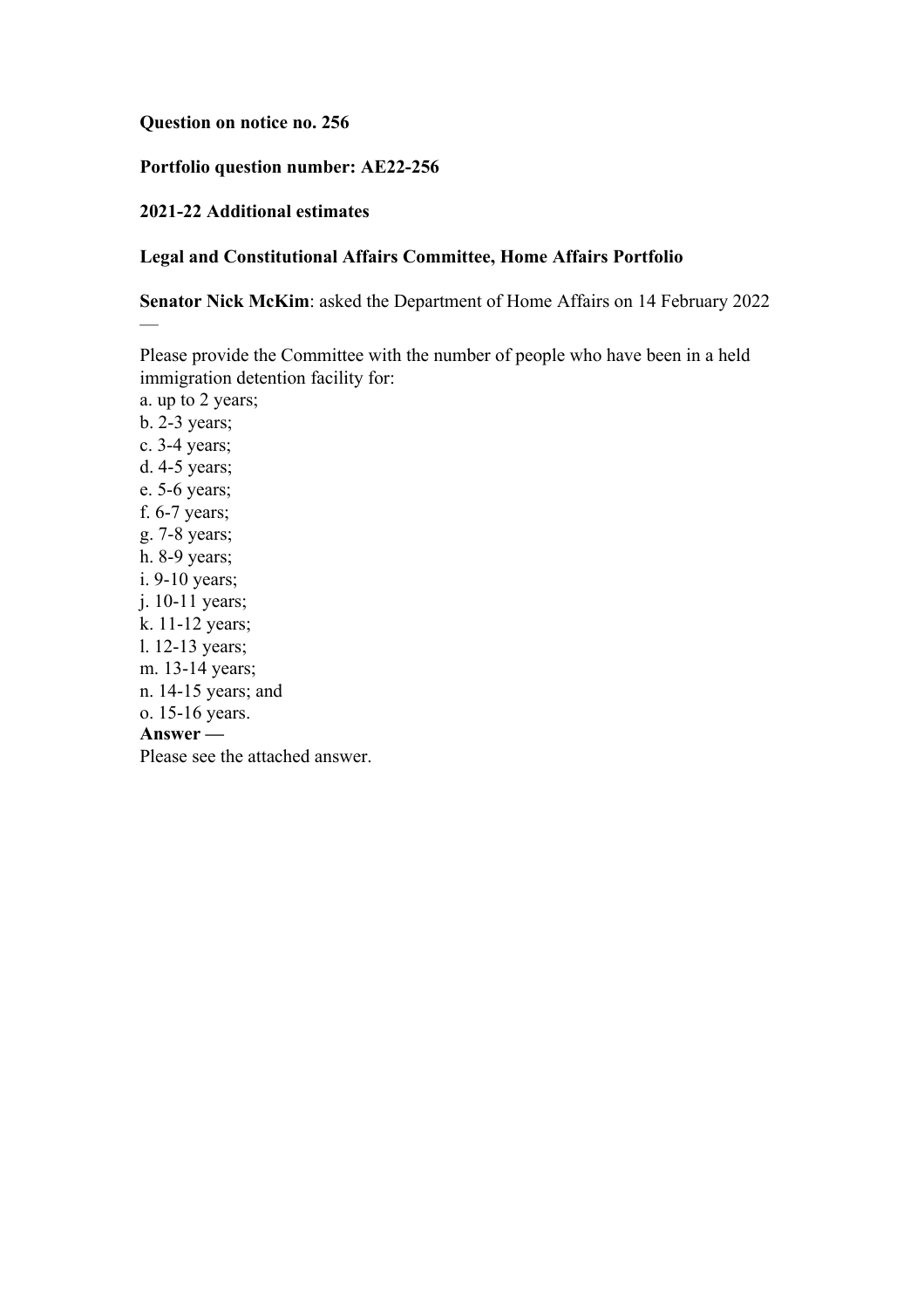#### **SENATE STANDING COMMITTEE ON LEGAL AND CONSTITUTIONAL AFFAIRS ADDITIONAL BUDGET ESTIMATES 14 FEBRUARY 2022**

#### **Home Affairs Portfolio Department of Home Affairs**

# **Program 3.5: Onshore Compliance and Detention**

## **AE22-256 - Immigration Detention - No of years held in detention**

Senator Nick McKim asked:

Please provide the Committee with the number of people who have been in a held immigration detention facility for:

a. up to 2 years; b. 2-3 years; c. 3-4 years; d. 4-5 years; e. 5-6 years; f. 6-7 years; g. 7-8 years; h. 8-9 years; i. 9-10 years; j. 10-11 years; k. 11-12 years; l. 12-13 years; m. 13-14 years; n. 14-15 years; and o. 15-16 years.

*Answer:*

**All Persons in Held Detention Facilities by Years Detained as at 31 December 2021**

| .                            |              |
|------------------------------|--------------|
| <b>Total Period Detained</b> | <b>TOTAL</b> |
| Up to 2 years                | 879          |
| 2-3 years                    | 195          |
| 3-4 years                    | 138          |
| 4-5 years                    | 117          |
| 5-6 years                    | 56           |
| 6-7 years                    | 41           |
| 7-8 years                    | 13           |
| 8-9 years                    | 22           |
| 9-10 years                   | 18           |
| 10-11 years                  | $<$ 5        |

## Table 1: People in Held Detention Facilities by Total Period Detained at 31 December 2021